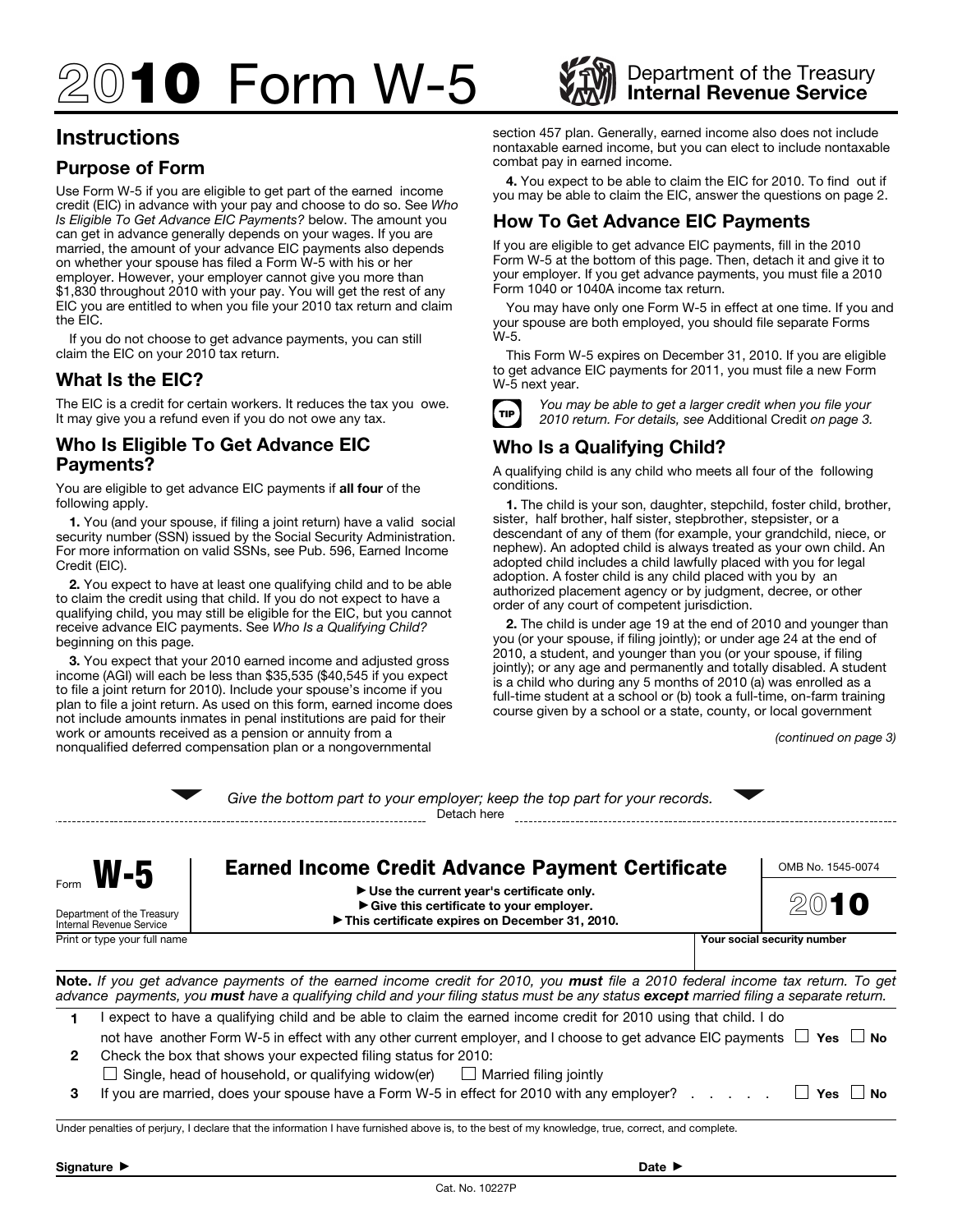## **Questions To See if You May Be Able To Claim the EIC for 2010**

|              | You cannot claim the EIC if you file either Form 2555 or Form 2555-EZ (relating to foreign earned income) for 2010. You also<br>cannot claim the EIC if you are a nonresident alien for any part of 2010 unless you are married to a U.S. citizen or resident, file<br>a joint return, and elect to be taxed as a resident alien for all of 2010.                                 |
|--------------|-----------------------------------------------------------------------------------------------------------------------------------------------------------------------------------------------------------------------------------------------------------------------------------------------------------------------------------------------------------------------------------|
| 1            | Do you expect to have a qualifying child? Read Who Is a Qualifying Child? that starts on page 1 before you answer this<br>question. If the child is married, be sure you also read Married child on page 3.                                                                                                                                                                       |
|              | You may be able to claim the EIC but you cannot get advance EIC payments.<br>No.<br>Yes. Continue.                                                                                                                                                                                                                                                                                |
|              | If the child meets the conditions to be a qualifying child of both you and another person, see Qualifying child of more<br>than one person on page 3.                                                                                                                                                                                                                             |
| $\mathbf{2}$ | Do you expect your 2010 filing status to be married filing a separate return?                                                                                                                                                                                                                                                                                                     |
|              | You cannot claim the EIC.<br>Yes.<br>$\Box$ No.<br>Continue.                                                                                                                                                                                                                                                                                                                      |
|              | If you expect to file a joint return for 2010, include your spouse's income when answering questions 3 and 4.                                                                                                                                                                                                                                                                     |
| 3            | Do you expect that your 2010 earned income and AGI will each be less than: \$35,535 (\$40,545 if married filing jointly) if you<br>expect to have one qualifying child; \$40,363 (\$45,373 if married filing jointly) if you expect to have two qualifying children; or<br>\$43,352 (\$48,362 if married filing jointly) if you expect to have three or more qualifying children? |
|              | You cannot claim the EIC.<br>No.                                                                                                                                                                                                                                                                                                                                                  |
|              | Yes. Continue. But remember, you cannot get advance EIC payments if you expect your 2010 earned income or AGI will<br>be \$35,535 or more (\$40,545 or more if married filing jointly).                                                                                                                                                                                           |
| 4            | Do you expect that your 2010 investment income will be more than \$3,100? For most people, investment income is the total of<br>their taxable interest, ordinary dividends, capital gain distributions, and tax-exempt interest. However, if you plan to file a 2010<br>Form 1040, see the 2009 Form 1040 instructions to figure your investment income.                          |
|              | You cannot claim the EIC.<br>Yes.<br>Continue.<br>No.                                                                                                                                                                                                                                                                                                                             |
| 5            | Do you expect that you, or your spouse if filing a joint return, will be a qualifying child of another person for 2010?<br>Yes. You cannot claim the EIC.<br>You may be able to claim the EIC.<br>No.                                                                                                                                                                             |